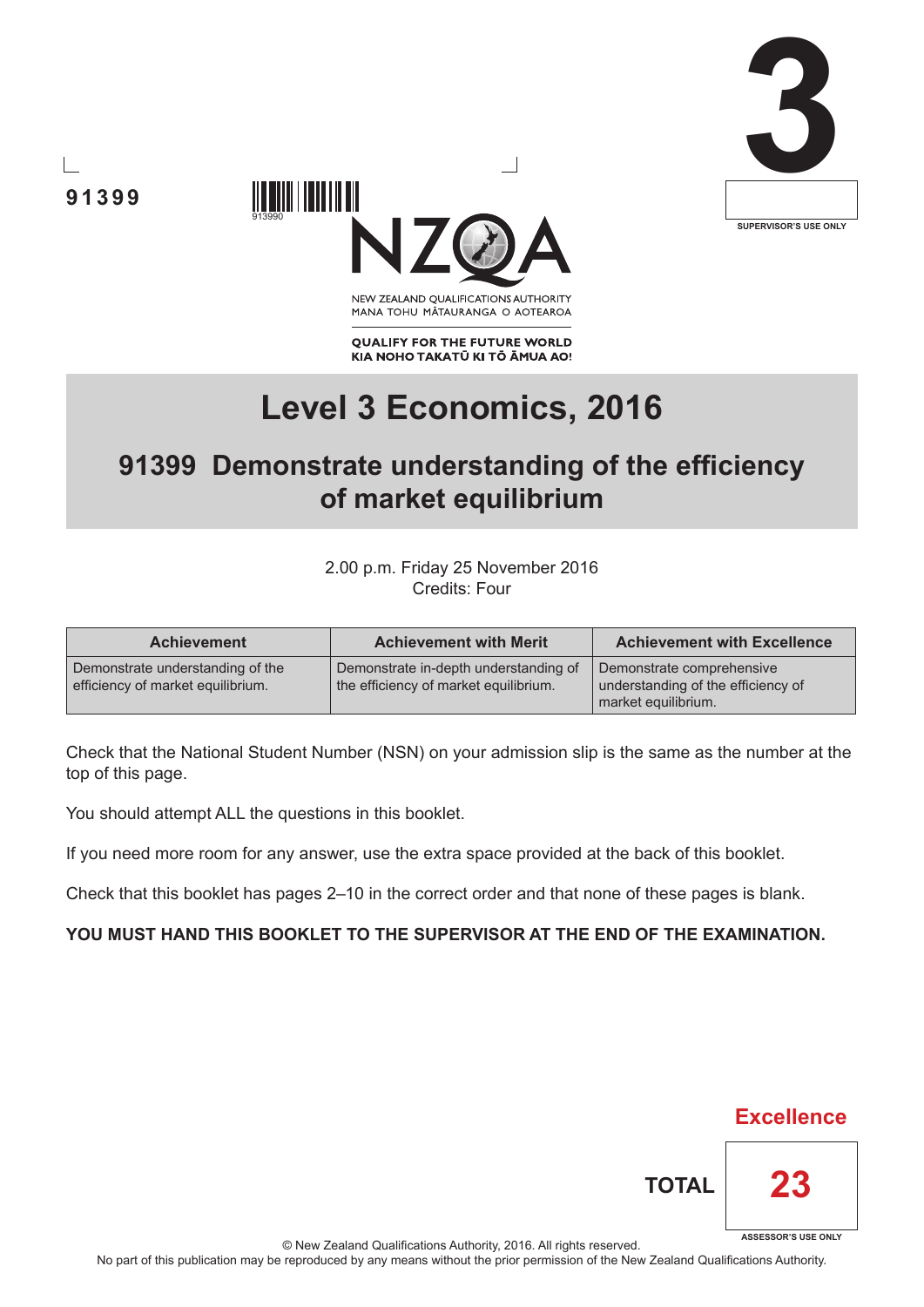ASSESSOR'S<br>USE ONLY

### QUESTION ONE: CHANGES IN THE TAXI MARKET

New Zealand has some of the most expensive taxis in the world. Uber is a mobile app allowing consumers with smartphones to submit trip requests to Uber drivers who are using their own cars as taxis. With the arrival of Uber in New Zealand late last year, the future of the taxi industry is set to be changing...

Sources (adapted): http://www.nzherald.co.nz/nz/news/article.cfm?c\_id=1&objectid=11255026, https://en.wikipedia.org/wiki/Uber\_(company)



- $(a)$  $(i)$ On Graph One, show the impact on the market for taxi rides in New Zealand of the increased number of suppliers brought about by the arrival of Uber. Clearly label the new equilibrium price  $(P_4)$  and the new equilibrium quantity  $(Q_4)$ .
	- Using Graph One and the concept of market forces, fully explain how equilibrium in the  $(ii)$ New Zealand taxi market would be restored.

An increased number of suppliers brought about by the arrival of Uber would invease supply in the NZ taximarket, thiltig be supply curve la me rignt (5-251). This creates a simples of (Q5-Qe) taxis at the original equilibrium puice, Pe. In response, taxi direvers will lower phaces to as to sell off excess in des? As the price decreases (Pe-PI) the quantity of hides demanded inveaser from Qe to Q1, as taxivided become more a roadable (Law of Demand) while the quantity of faxi rides supplied deveases tom Qs to Qy as at the laver price, supply, y toxi vides becomes relatively less prositable (Lanos supply). This contrues until equilibrium in the NZ taxi montret is removed at a puile of Py and a quantity of Q, taxiquide Economics 91399, 2016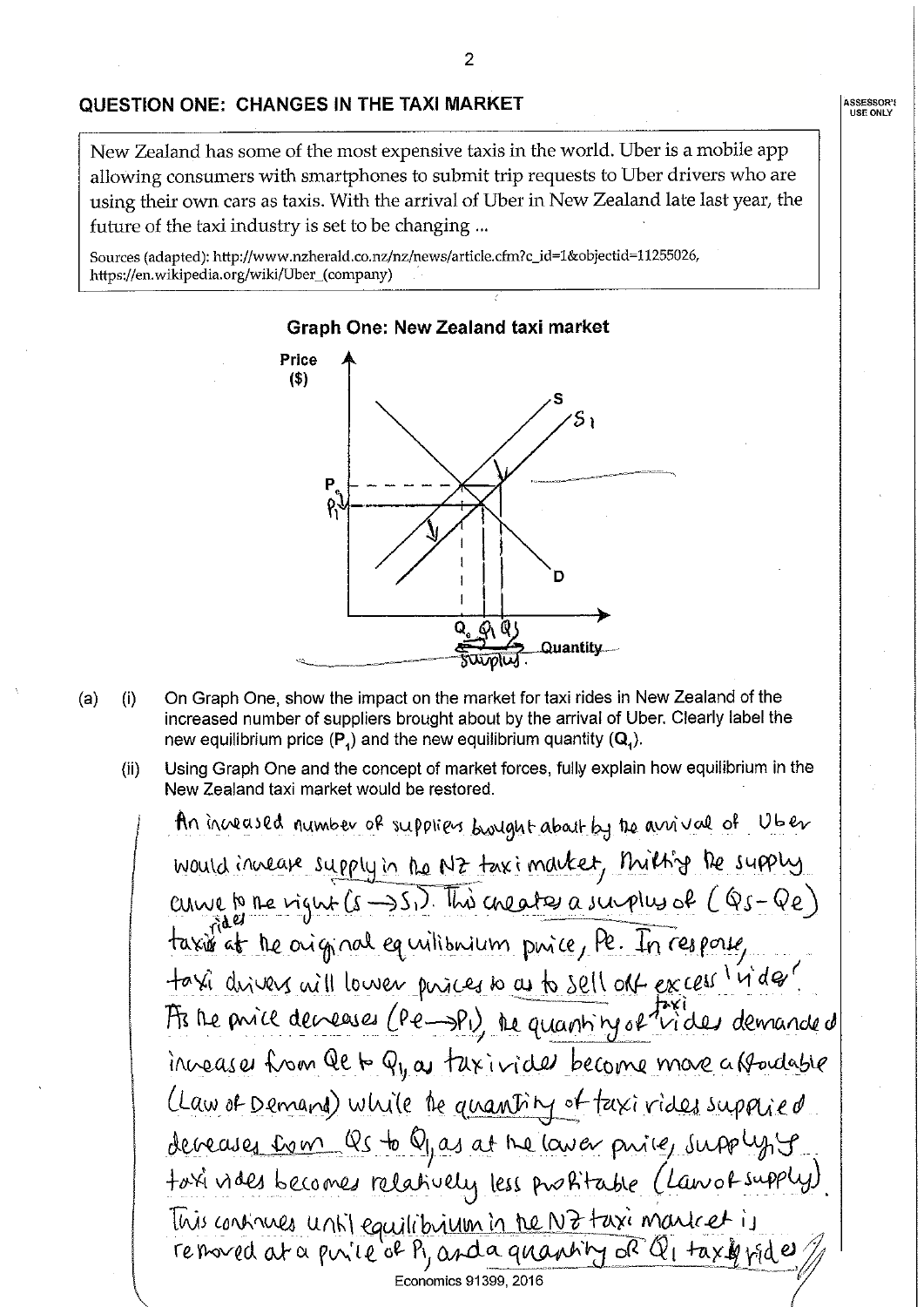A possible intervention by the government that would also result in lower taxi fares is a maximum price control. Graph Two below shows a maximum price ( $P_{max}$ ) set below the equilibrium price,  $P_{e}$ .

Use Graph Two to complete Table One in order to show the changes as a result of a  $(i)$  $(b)$ maximum price control.

Graph Two: New Zealand taxi market -**Table One** maximum price control **Labels from Graph Two Price**  $($ \$) Consumer surplus before  $Re, C, A.$ maximum price Consumer surplus after Pmay,  $E, S, A$ maximum price **D** P, 'c Producer surplus before  $Re, c, H.$ maximum price  $P_{max}$ ЕI Producer surplus after  $Pmax, E, H$ maximum price D  $E, 8, C$ Deadweight loss H Q, Q, Qd Aro, Quantity of (Qd-Q1) taxindes weared, dome columers avenau missing out on taxiviale Using both Graph Two and Table One, compare and contrast the impact on consumers  $(ii)$ producers, and allocative efficiency in the New Zealand taxi market as a result of a maximum price. A maximum price will cancele the price paid for taxi vides by consumers, from le to Pmax. However, because comment this has reduced the quantity of taxitiales supplied to Q1, this means hat the quantity of this gives consumed decreases to indevease in phace then consumer surplus will invease from  $Pe_1C_1A$  to  $(Pmax_1E_1B_2A)$  as on Graph Two (there are in if the deveate in quantity consumed outweight the devease in posico Then conumer surplus will knoceasede cease from (Pe, SA) to (Pmax, E, A) hoduces of in the taxi market are now<br>receiving a lower purice (Pmax) and are felling a lower<br>quantity of rides (QD) so producer surpus deveases from an Pe, C, H) to (Pmax, E, H) because producers have ferver vides (units) wim wisch to gain a surplus (see ball Economics 91399, 2016

ASSESSOR'S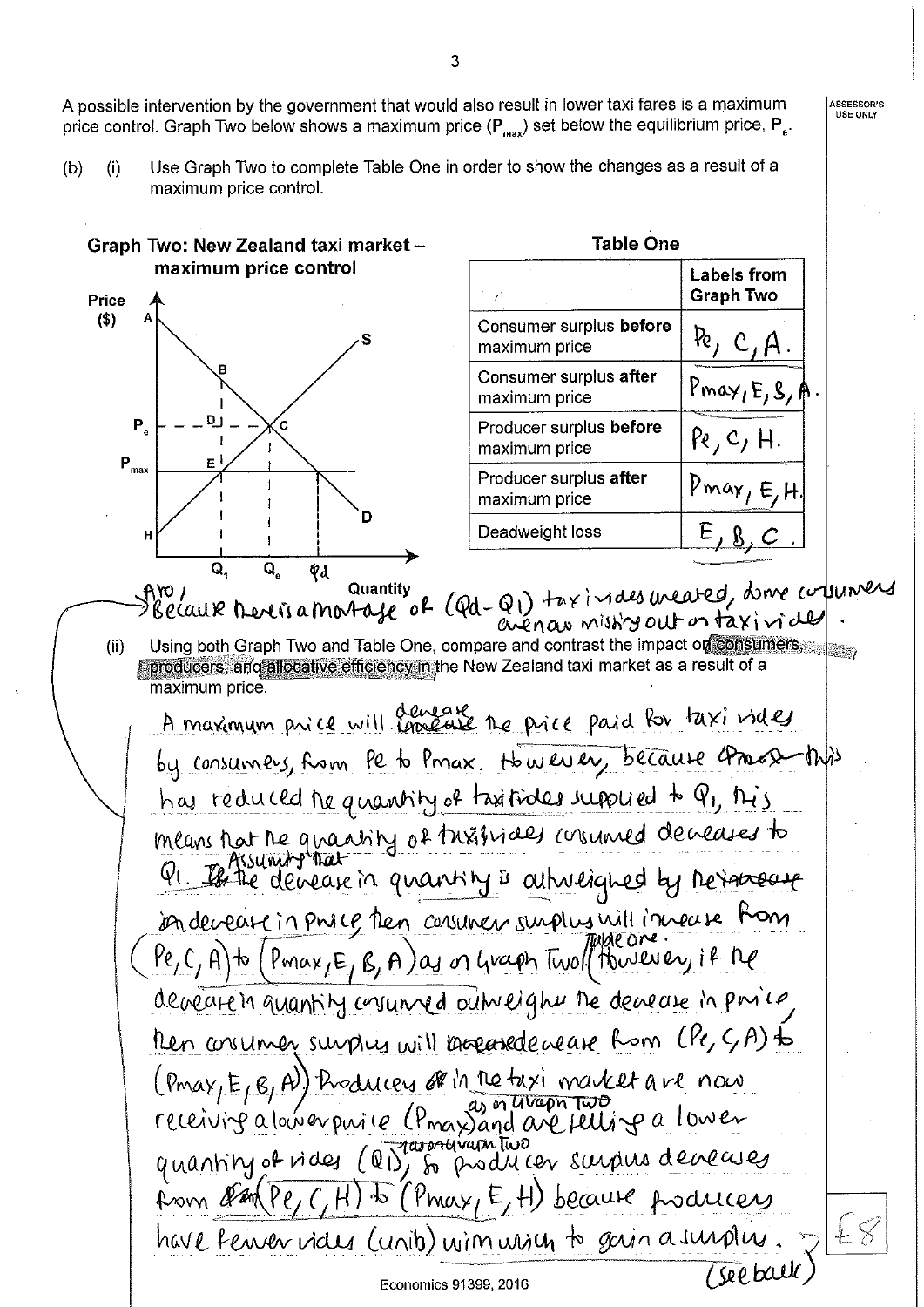### QUESTION TWO: IMPACT OF TARIFF REMOVAL ON IMPORTED GOODS

New Zealand imports a wide range of goods from all over the world, including electronic equipment, pharmaceuticals, vehicles, toys, clothing, and footwear. The demand for some of New Zealand's imports is elastic; demand for others is inelastic.

The removal of tariffs has varying impacts if applied to imports with different elasticities of demand.

Use Graph Three and the values provided to complete Table Two. The first two  $(a)$  $(i)$ calculations have been done for you.

**Graph Three: Imported Goods** with Elastic Demand



| Table Two                                  |                                                |                                    |  |  |
|--------------------------------------------|------------------------------------------------|------------------------------------|--|--|
| <b>Removal of</b><br>tariff                | Values from<br><b>Graph Three</b><br>(Elastic) | <b>Circle One</b>                  |  |  |
| Change in<br>consumer<br>surplus           | \$8.35 m                                       | (Increase<br>Decrease<br>No change |  |  |
| Change in<br>producer<br>surplus           | \$2.5 m                                        | Increase<br>Decrease)<br>No change |  |  |
| Tariff<br>revenue<br>for the<br>government | <b>\$3,00 m</b>                                | Increase<br>Decrease<br>No change  |  |  |
| Change in<br>allocative<br>efficiency      | \$2.85m                                        | Gain                               |  |  |

Referring to Graph Three and Table Two, fully explain the impact on consumers,  $(ii)$ producers, the government, and allocative efficiency of the tariff removal from imported goods that are elastic in demand.

The tarist removal on imported goods will make it theaper to import goods into NZ, hereby demeasing the world Rice from Purtainst to Pw. Consumers ages with gat a surplus will include by \$8 35m as on Table Two, because concurrers are now prechasing a greater quantity (330000 move units) and at a hom GOF 000 to 1000,000 unib), and are also btain it here at a lower price (hom \$50 to \$40, a reduction of \$10) (a) orthogo This means hey have more units with unich to gain Resurptus, so consumentangues decreases. Roducens, haveva Economics 91399, 2016

**ASSESSOR'S<br>USE ONLY**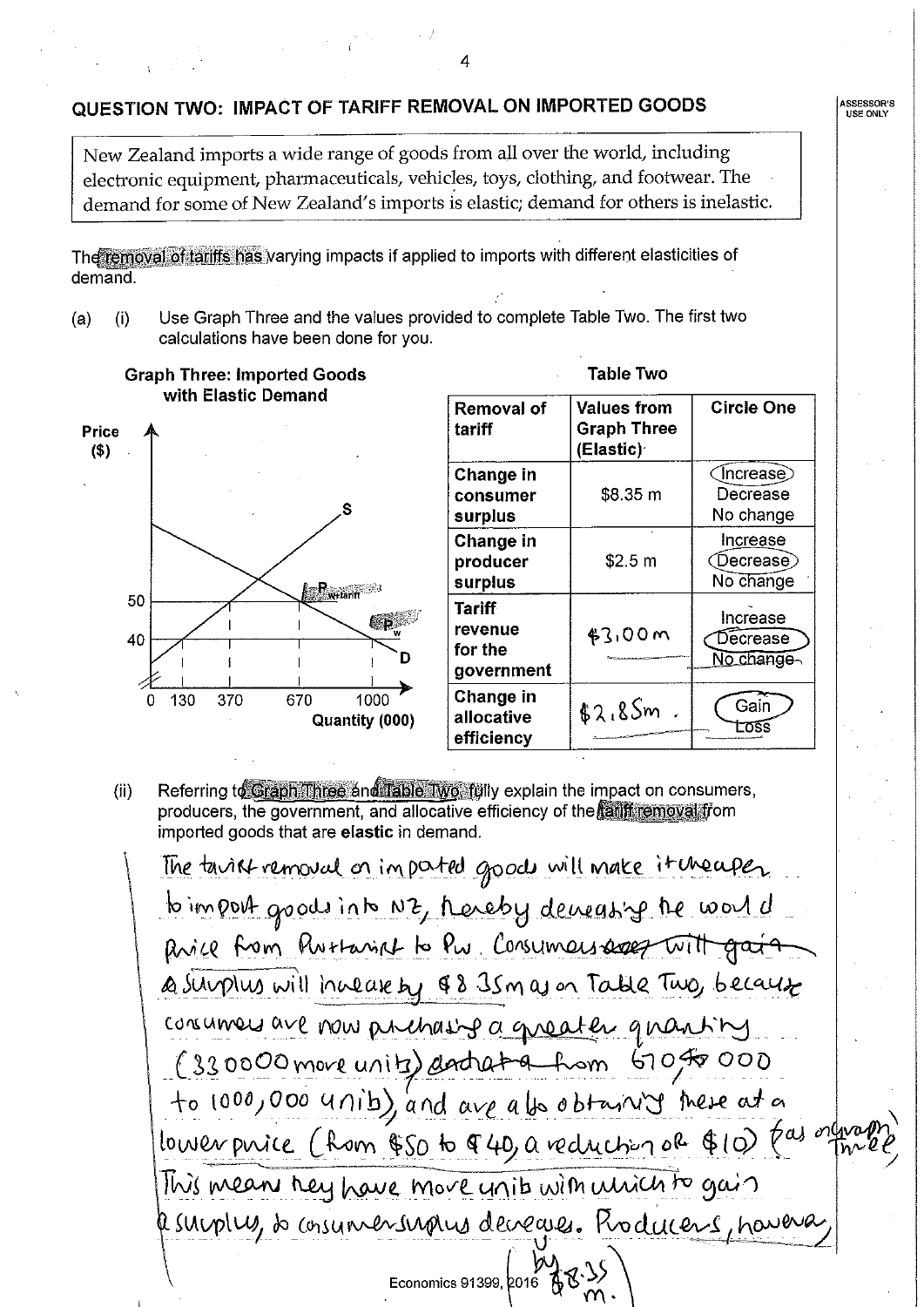are now selling their grows for a low en price (950-3440, a develope ASSESSOR'S of \$10 as on waph  $\pi$ red and are selling a lower quantity  $(370,000)$  to 130,000 unib, a devease of 240000 units as onlivaph three). This means they have Pewerunity with which to gain a supplus, bandwe burplus deveases by & 2.5m as snown on Table Two he a result of the tank remarcal the government loses tanine revenue of 93.00m as mount on Table Two, which now Cannot be spent on other areas of  $(b)$ ge<br>Buld **Table Three Graph Four: Imported Goods** with Inelastic Demand Removal of **Values from Circle One**  $\mathcal{M}$ Price **Graph Four** tariff  $($ \$ (Inelastic)  $6$  million Change in ์ Increase  $(0.3)$ A MS consumer Decrease tothion surplus No change Increase **Change in**  $$2S$ Decrease producer  $m$ illion. No change  $\mathsf{P}_{\text{w+tariff}}$ surplus 50  $P_{\rm y}$ 40 D 0 130 370 550 650 Quantity (000) Compare and contrast the impact of the removal of tariffs on consumer surplus and producer  $(c)$ surplus when goods have different elasticity of demand. In your answer, refer to Table Two and Table Three and both graphs Eully explain any difference in the impact on consumer and producer surplus Consumersurplus inveases in born cases when the tarist is removed; however, it inneares by move when demand is relativeful elumic C& 8. Jsm, or Table Two) Than when demand & relatively inclasic (\$6 million, see Table Three) This is because a through the price devease of \$10 is the C Queta<br>PW Same on both Graph Three and Graph Four, The granishy plemanded increases by relatively less in graph Fair, has It does on Graph Three. That is, where demand is relatively

More answer space is available on the next page.

5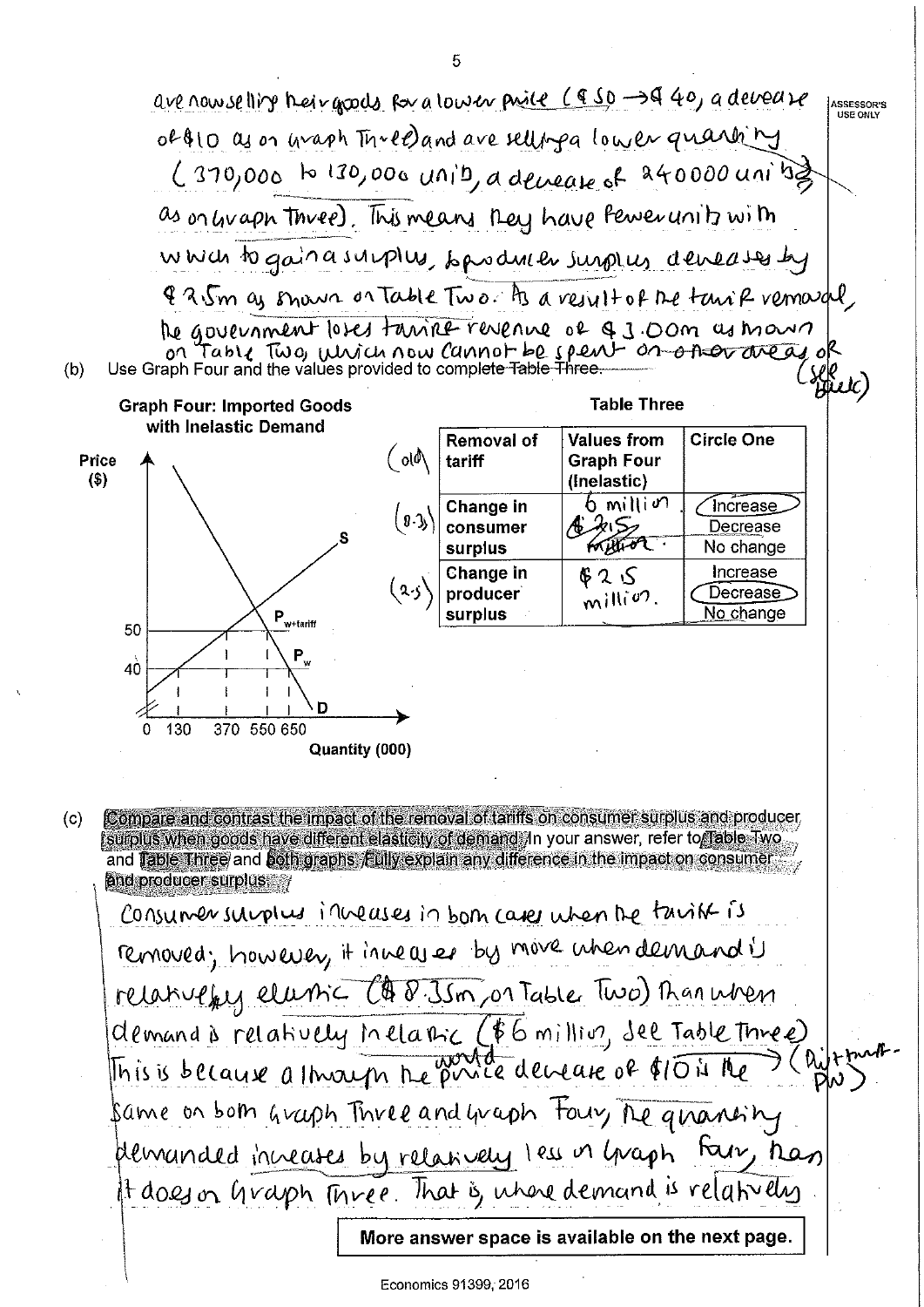inclamic, quantity demanded increases by 100,000 units from 550,000 to 650,000 as mow non graph four through This is because demand is relatively elamic, meaning quantity demanded will alter (in this case, have a se) by Roposhimately Less, in response to anisopera deverse in world price. In wrhows, on livaph Thuee, where demand is relatively elamic quantity demanded increases by a propotionately larger amount (3)0000 units) as mown on Graph Three, from 670,000 to 1000,000 units. This is because demand is relatively elamic, began quantity demanded innecuses by proportionately move in response to the demeasuring world purite This is the reasonally the innease in consumer surplus will be move where demand is relatively elamic (48.35m, as un busing two) compared to when demand is relatively inclanic (only \$6 m invease, as moun on Table Three). Producer surplus<br>however, will invease by resame amount ( \$ 2.5m) on bom Table Two and Table three, owing to the fact that the elamicity of supply is about the same in bom markeds meanight quantity supplied falls by 24 0000 units in bom Graphs, Three and four. As a result, Andular surplus deveases by E2.5m in bom tables Two and Three.

**ASSESSOR'S<br>USE ONLY** 

This is because in bommarries, quantity supplied is equally responsive to a decreate in world price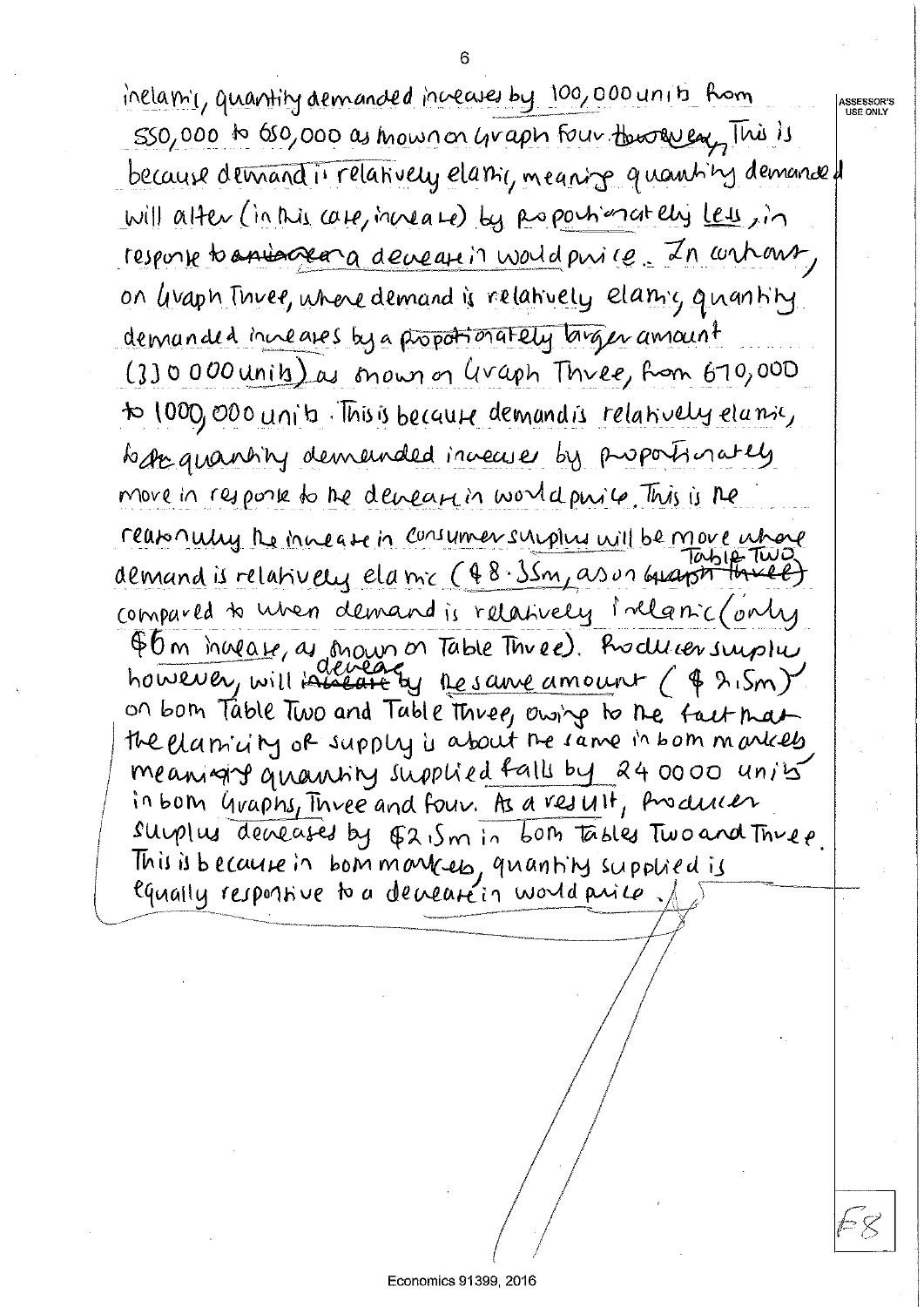This page has been deliberately left/blank. The examination continues on the following page.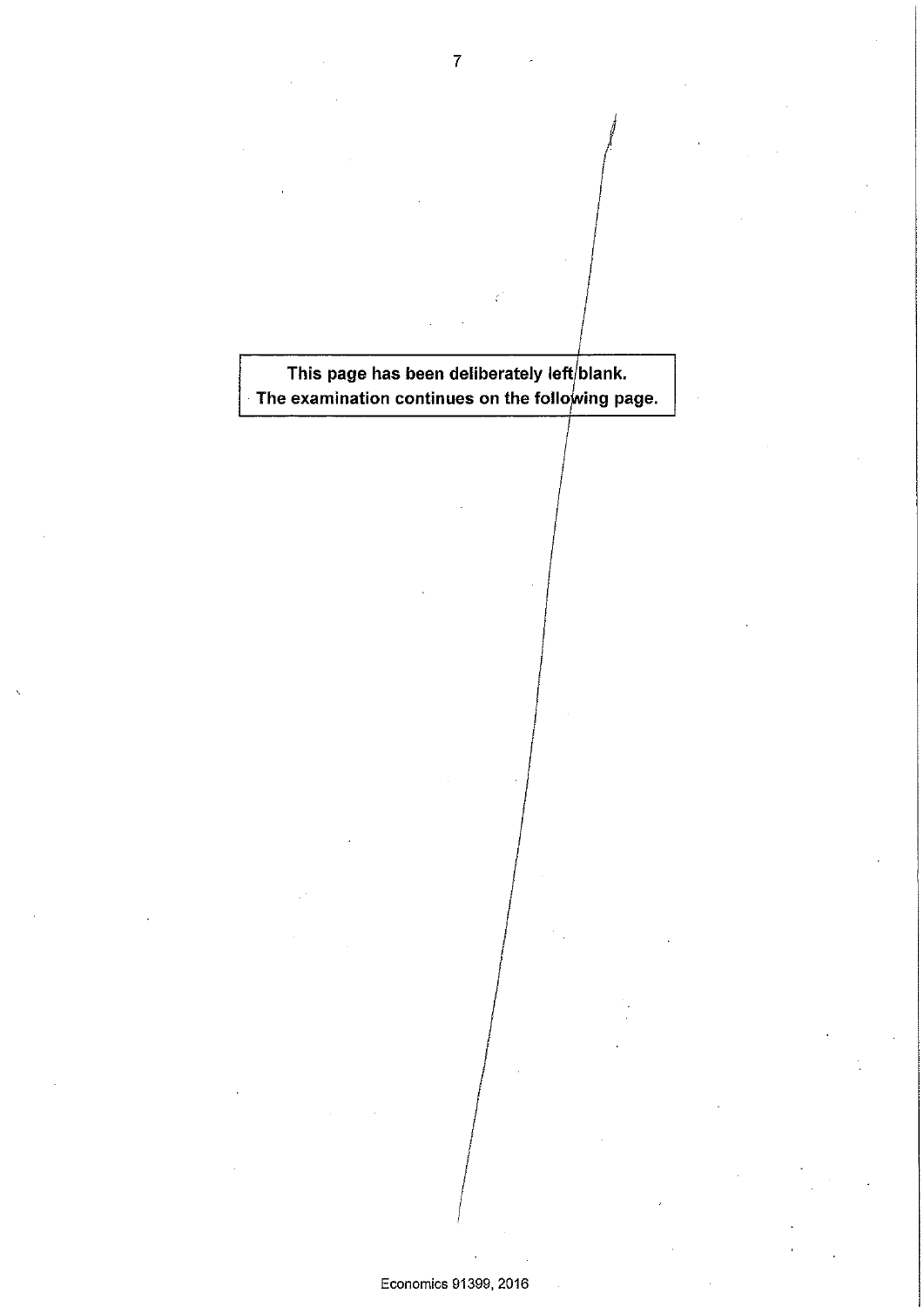### QUESTION THREE: IMPACT OF INDIRECT TAX AND QUOTA

Aftax on fizzy drinks could save lives/and generate millions in revenue for health (programmes in New Zealand: High sugar intakes are linked to obesity, type 2 diabetes, and cardiovascular disease a strong case can, therefore, be made for efforts to reduce consumption.

8

 $\left| \cdot \right|$ 

Source (adapted): http://www.otago.ac.nz/wellington/otago066842.pdf

Graphs Five and Six show the effects of two possible government interventions to reduce consumption of sugary foods by the same amount P Q is the equilibrium before government Intervention

Graph Six: Market for sugary foods -

Graph Five: Market for sugary foods indirect tax



The government may use an indirect tax to encourage a reduction in sugar  $(a)$  $(i)$ consumption. Use Graph Five above to complete Table Four below by clearly identifying the relevant labels as a result of an indirect tax on sugary foods.

| <b>Table Four</b>              |                                         |
|--------------------------------|-----------------------------------------|
|                                | <b>Labels from</b><br><b>Graph Five</b> |
| Change in consumer surplus     |                                         |
| Change in producer surplus     |                                         |
| Tax revenue for the government |                                         |
| Deadweight loss                | Uneared/                                |

- Alternatively, the government could restrict the availability of sugary foods by imposing  $(ii)$ a quota on producers to limit their supply. On Graph Six above, show the impact of a quota on sugary foods by clearly shading in and labelling the area representing:
	- new consumer surplus
	- new producer surplus
	- deadweight loss.



Economics 91399, 2016

**ASSESSOR'S**<br>USE ONLY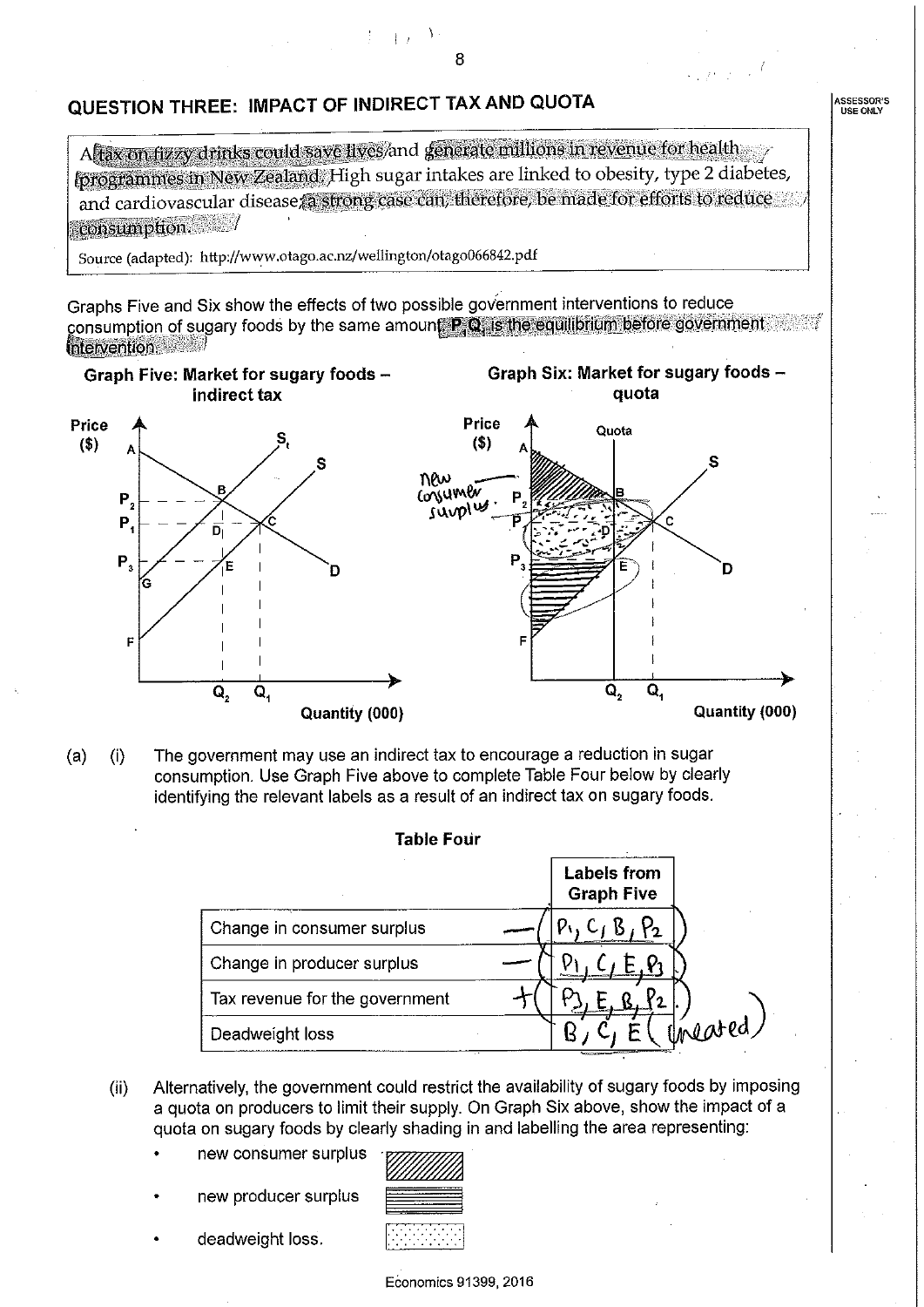- Refer to both Graphs Five and Six, and Table Four, to compare and contrast the impact of an  $(b)$ indirect tax and a quota on the market for sugary foods. In your answer, fully explain:
	- the impact on consumers, producers, and the government of an indirect tax on sugary foods and

**ASSESSOR'I**<br>USE ONLY

- the impact on allocative efficiency of the indirect tax and the quota
- whether the indirect tax or the quota will be more effective in reducing the consumption of sugary foods.

Boara An indivect taxonsugary foods will reduce crisumer supplus by are a 1P1, C, B, P2 as on hraph Table Four. This is because the indivert tay will reduce the price narrow the Price of sugary foods from PI to Pz, and devease he quantity of sugary food consumed from  $Q_1$  to  $Q_2$ , as now or graph five. There are fewer unib wity union to gainasurplus, so consumer surplus deveases. Roducersurplus in this market will also reduce. This is because the entre to purce received by sugary Rood Rochees deveases from P1 to P3, and the quantity of corsold deveases from Q1 to Q2 (000) units for there are vaph fewer units with which they can gain a supplus, causing productivamples to devenue by area (P, C, E, PJ) as on Take Four. The government gains revenue of  $(P_3, E, \mathcal{C}_2, P_1)$ Rom the indivert tax, as on Table Four. This can then be spent to on health programmes or on medical meatment Por ne oben'ny, diabetes, and cardiovascular disease resulting from overconsumption of ingary food. The indivert tax will reduce allocative efficiency, because parte of the et the tanist revenue gained by the government does not Pully orraer/cover ne loss in consumer surplus and loss la producer surplus in the sugary foods mortet. Hence, four.<br>a deadweignt loss of B, C, E is created. Similarly, Requota will alb result in a reduction in a llocative extricience and remession of a deadweight loss. This is because The loss in consumer surplus and loss in producer surplus Rom Economics 91399, 2016<br>(Pi, C, A) to (P2, B, A), or to the maded area on Graph of

9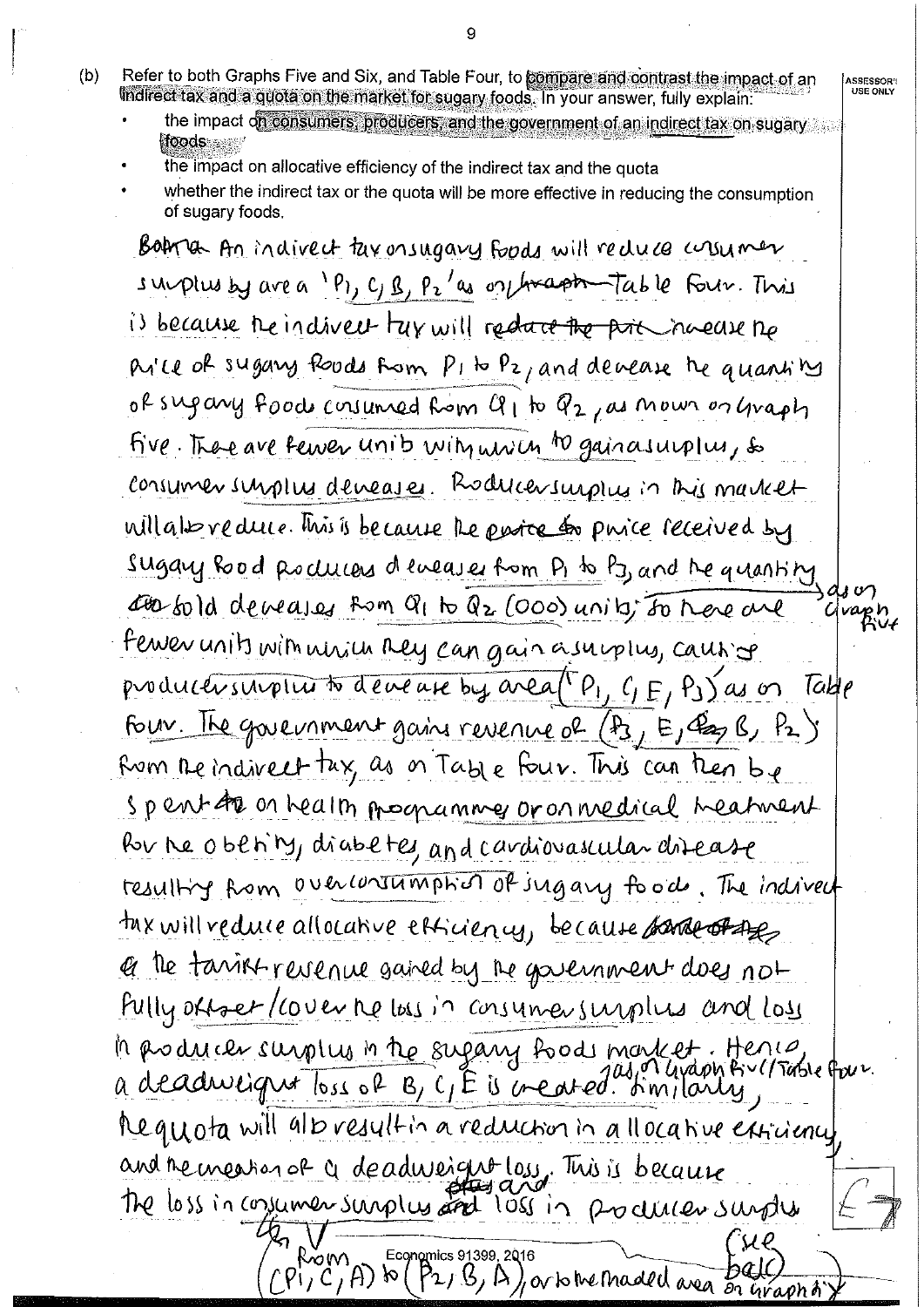**ASSESSOR'S<br>USE ONLY** Extra space if required. Write the question number(s) if applicable. QUESTION<br>NUMBER Overall, Re increase in concinent survains is not subscribed to outweight ගු) Completely offret the demant in producer surplus, meaning har Medifference creates a deadweight loss of (E, B, C) as mown or Graph Two. This a represents a loss of surplus/wellare for the taxi produces That is not gained by a third party. Allocative estimates we have denoused to me M The economy. However, the consumer surplus has increased to include the lossin producersupply, loss in government turit revenue, and deadweight loss which eximed in the market prior to tarriet removal. The inclusion of this deadweight loss in the new consumer surplus is the gain in allocative enticiency of \$2.85 million (es on Table Two) jou he net welfave gain to builty from the takik vernoual of  $\rightarrow$  (loss in producer surplus from  $P_{t}$ , C, F to Ps, E, F (he maded area) or yr ÿ}b is not gained by a third party, marking it deadweight loss, a loss in welfave not gained by a third party. However, The deadweight loss/loss in allocative enticiency will be greater for the quota than the indivertiax, because with the indivert tax some of the lost consumers und us and producter surplus is gained at tax versence for the government Melas with the guiota none of the current or producter surplus lon is gained by a mind party (because no revenue is generated forme governments. This creates a much larger deadwerput loss for he quoto, as than by  $(P_1, \beta, C, E, P_3)$  or Graph  $f$  ix being langer area Than area (B, GE) on Graph Five Overall, it is likely that the individent tax would be more executive in Economics 91399, 2016

10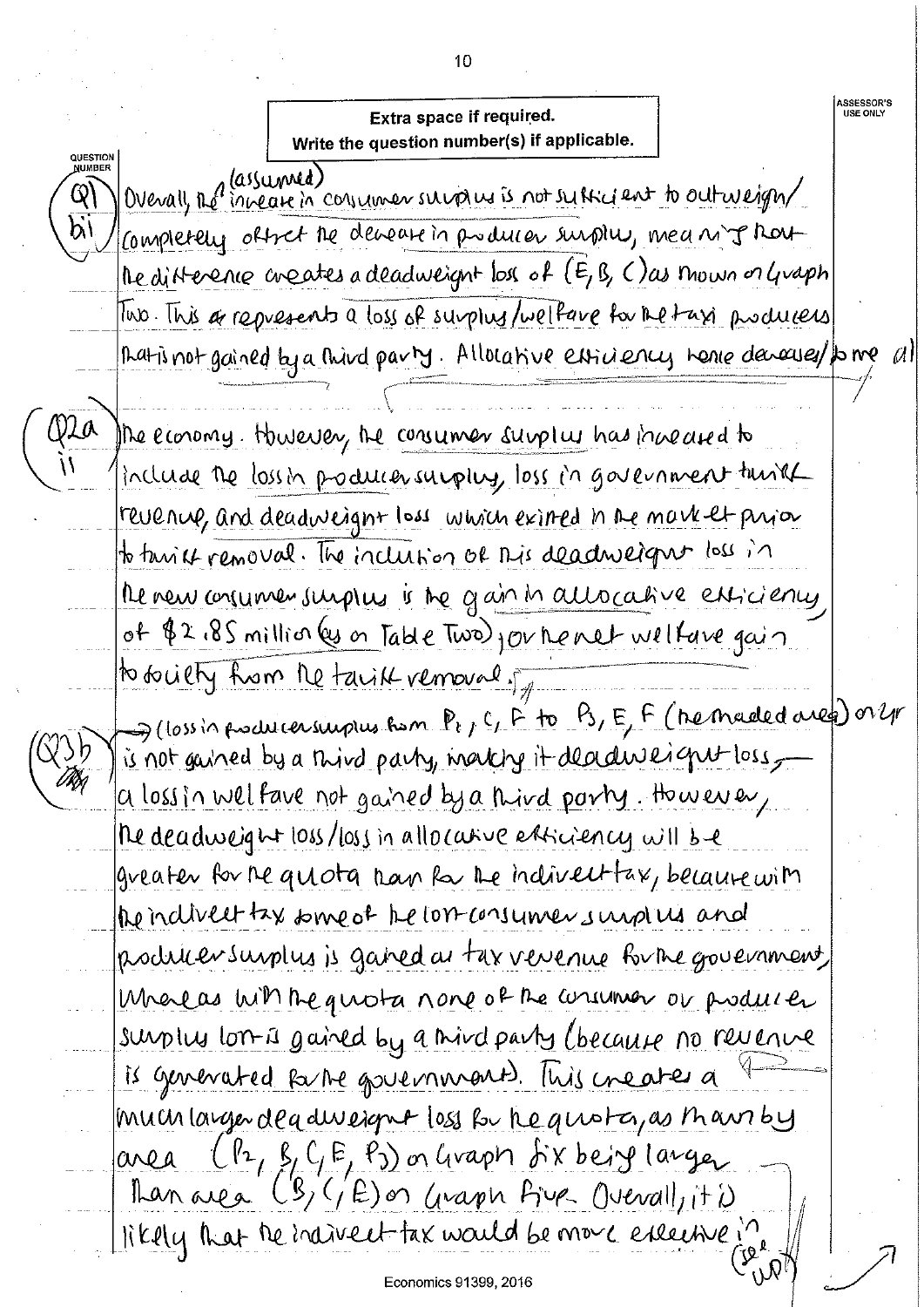reducing the consumption of sugery pools, because almoup the develope in quantity of ongany fords consumed (Q1-) D2) appears to be approximately hes années uvayent five and dig, the indivent tax generates "millions" on en policies to veduce sugar consumption - sur as subtiditives (aspartame) en le mativez et courre le pres plus par mout a mossabir de more éphendre in terms offreducine sugary Road consumption in the lors-van Juenas non-sweetened beverages, et locative extinency is lost from this market  $app.$